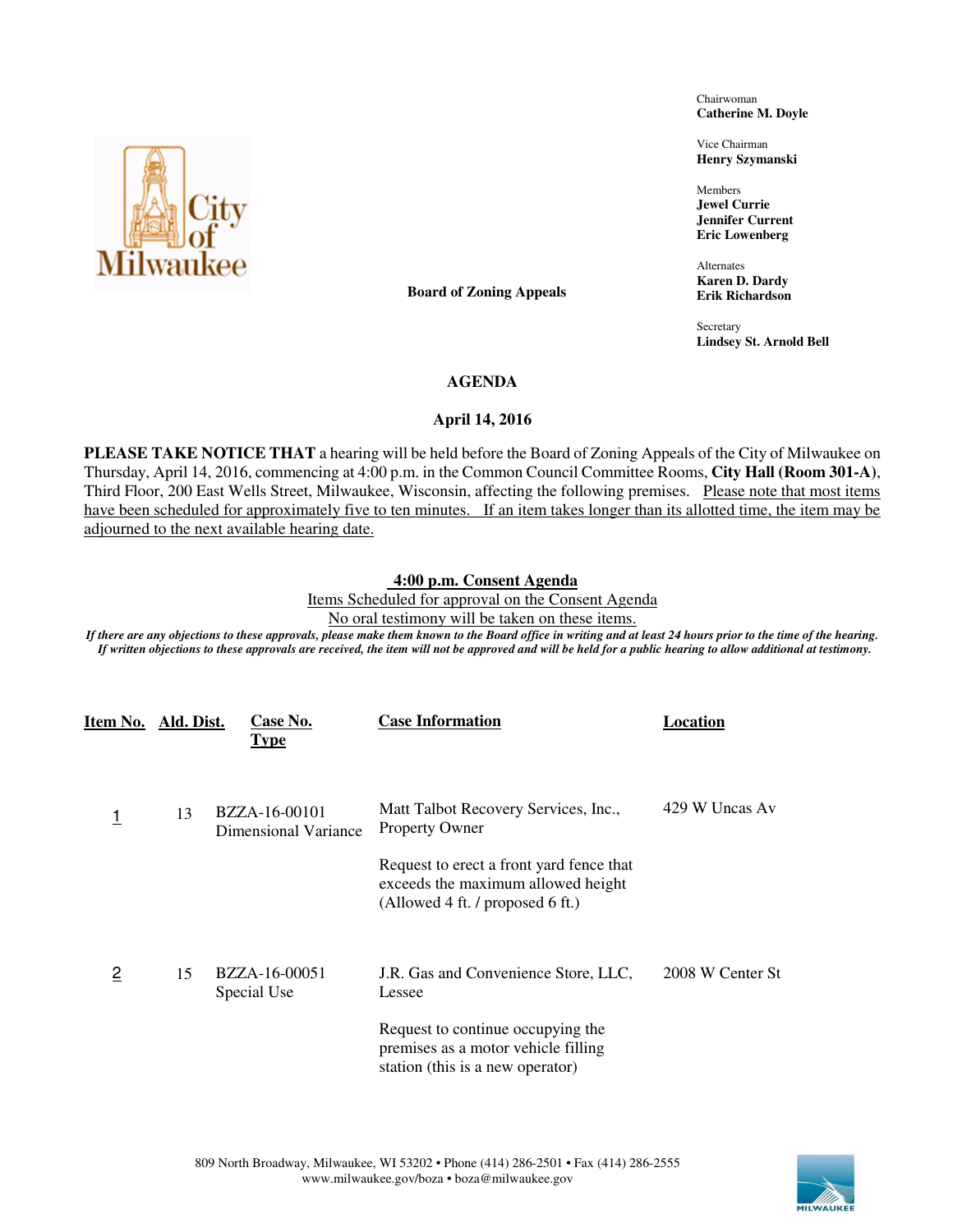|                     | Board of Zoning Appeals, Hearing on Thursday, April 14, 2016 |                                                        |                                                                                                                                                                                                                                                                                                                                                                                                                                                                                |                       |  |  |
|---------------------|--------------------------------------------------------------|--------------------------------------------------------|--------------------------------------------------------------------------------------------------------------------------------------------------------------------------------------------------------------------------------------------------------------------------------------------------------------------------------------------------------------------------------------------------------------------------------------------------------------------------------|-----------------------|--|--|
| Item No. Ald. Dist. |                                                              | <b>Case No.</b><br><b>Type</b>                         | <b>Case Information</b>                                                                                                                                                                                                                                                                                                                                                                                                                                                        | <b>Location</b>       |  |  |
|                     |                                                              |                                                        | 4:00 p.m. Consent Agenda (Continued)<br>Items Scheduled for approval on the Consent Agenda<br>No oral testimony will be taken on these items.<br>If there are any objections to these approvals, please make them known to the Board office in writing and at least 24 hours prior to the time of the hearing.<br>If written objections to these approvals are received, the item will not be approved and will be held for a public hearing to allow additional at testimony. |                       |  |  |
| $\overline{3}$      | 15                                                           | BZZA-16-00054<br>Special Use                           | <b>Christian Community Independence</b><br>Center, Lessee<br>Request to continue occupying the<br>premises as a religious assembly hall<br>(this is a new operator)                                                                                                                                                                                                                                                                                                            | 2487 W Fond Du Lac Av |  |  |
| $\overline{4}$      | 15                                                           | BZZA-16-00057<br>Dimensional Variance,<br>Use Variance | London Square Apartment Homes, LLC, 2101 W Galena St<br>Property Owner<br>Request to continue to allow 2<br>freestanding sign that exceed the total<br>number allowed, exceed the maximum<br>allowed area, and are internally<br>illuminated                                                                                                                                                                                                                                   |                       |  |  |
| $\overline{5}$      | 15                                                           | BZZA-16-00068<br>Use Variance                          | ACTS, CDC, Prospective Buyer<br>Request to occupy the premises as a<br>general office                                                                                                                                                                                                                                                                                                                                                                                          | 2414 W Vliet St       |  |  |
| 6                   | 15                                                           | BZZA-16-00069<br>Dimensional Variance,<br>Special Use  | God's Pleasant Community Church,<br>Property Owner<br>Request to continue occupying the<br>premises as a religious assembly hall<br>that does not meet the minimum required<br>number of parking spaces                                                                                                                                                                                                                                                                        | 1806 W Center St      |  |  |
| 7                   | 15                                                           | BZZA-16-00074<br>Special Use                           | Asha Family Services, Inc., Lessee<br>Request to continue occupying the<br>premises as a social service facility                                                                                                                                                                                                                                                                                                                                                               | 3719 W Center St      |  |  |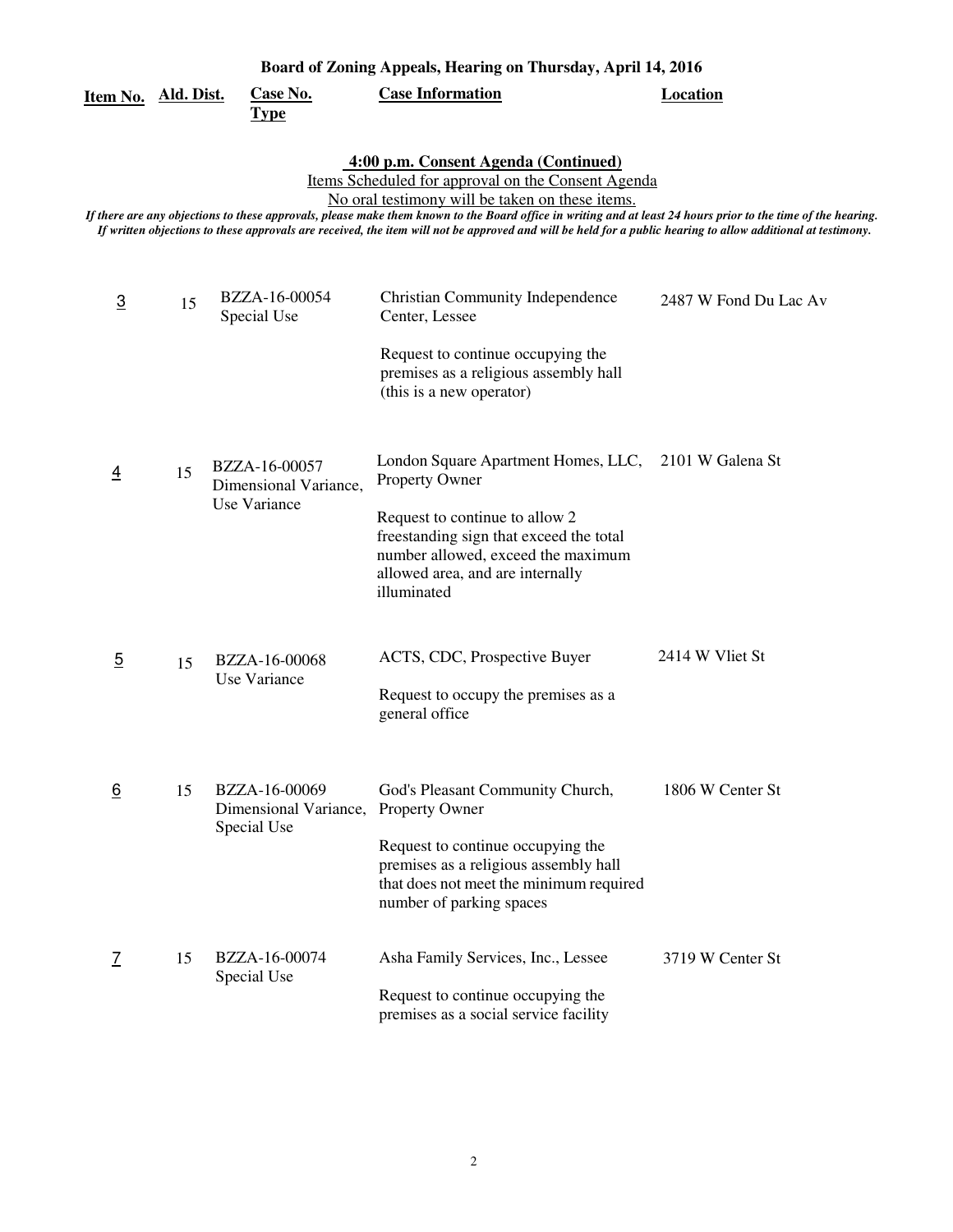|                 | Board of Zoning Appeals, Hearing on Thursday, April 14, 2016 |                                |                                                                                                                                                                                                                                                                                                                                                                                                                                                                                |                    |  |  |
|-----------------|--------------------------------------------------------------|--------------------------------|--------------------------------------------------------------------------------------------------------------------------------------------------------------------------------------------------------------------------------------------------------------------------------------------------------------------------------------------------------------------------------------------------------------------------------------------------------------------------------|--------------------|--|--|
| <u>Item No.</u> | <u>Ald. Dist.</u>                                            | <b>Case No.</b><br><b>Type</b> | <b>Case Information</b>                                                                                                                                                                                                                                                                                                                                                                                                                                                        | <b>Location</b>    |  |  |
|                 |                                                              |                                | 4:00 p.m. Consent Agenda (Continued)<br>Items Scheduled for approval on the Consent Agenda<br>No oral testimony will be taken on these items.<br>If there are any objections to these approvals, please make them known to the Board office in writing and at least 24 hours prior to the time of the hearing.<br>If written objections to these approvals are received, the item will not be approved and will be held for a public hearing to allow additional at testimony. |                    |  |  |
| $\underline{8}$ | 15                                                           | BZZA-16-00075<br>Special Use   | AJJ Petroleum, Lessee<br>Request to continue occupying the<br>premises as a motor vehicle filling<br>station                                                                                                                                                                                                                                                                                                                                                                   | 905 W Center St    |  |  |
| 9               | $\mathbf{1}$                                                 | BZZA-16-00056<br>Use Variance  | Aldi Inc. (Wisconsin), Property Owner<br>Request to continue occupying the<br>premises as a general retail<br>establishment                                                                                                                                                                                                                                                                                                                                                    | 5301 N Hopkins St  |  |  |
| 10              | $\mathbf{1}$                                                 | BZZA-16-00059<br>Special Use   | Kent Kaiser, Property Owner<br>Request to continue occupying the<br>premises as a ground transportation<br>service, motor vehicle repair and sales<br>facility, outdoor salvage operation, and<br>outdoor storage of heavy and light motor<br>vehicles                                                                                                                                                                                                                         | 6944 N Teutonia Av |  |  |
| 11              | $\mathbf{1}$                                                 | BZZA-16-00079<br>Special Use   | House of Angels Childcare & Learning<br>Center, LLC, Lessee<br>Request to continue occupying the<br>premises as a day care center for 44<br>children per shift infant - 13 years of age,<br>operating Monday - Friday 6:00<br>a.m. - midnight                                                                                                                                                                                                                                  | 5250 N 35th St     |  |  |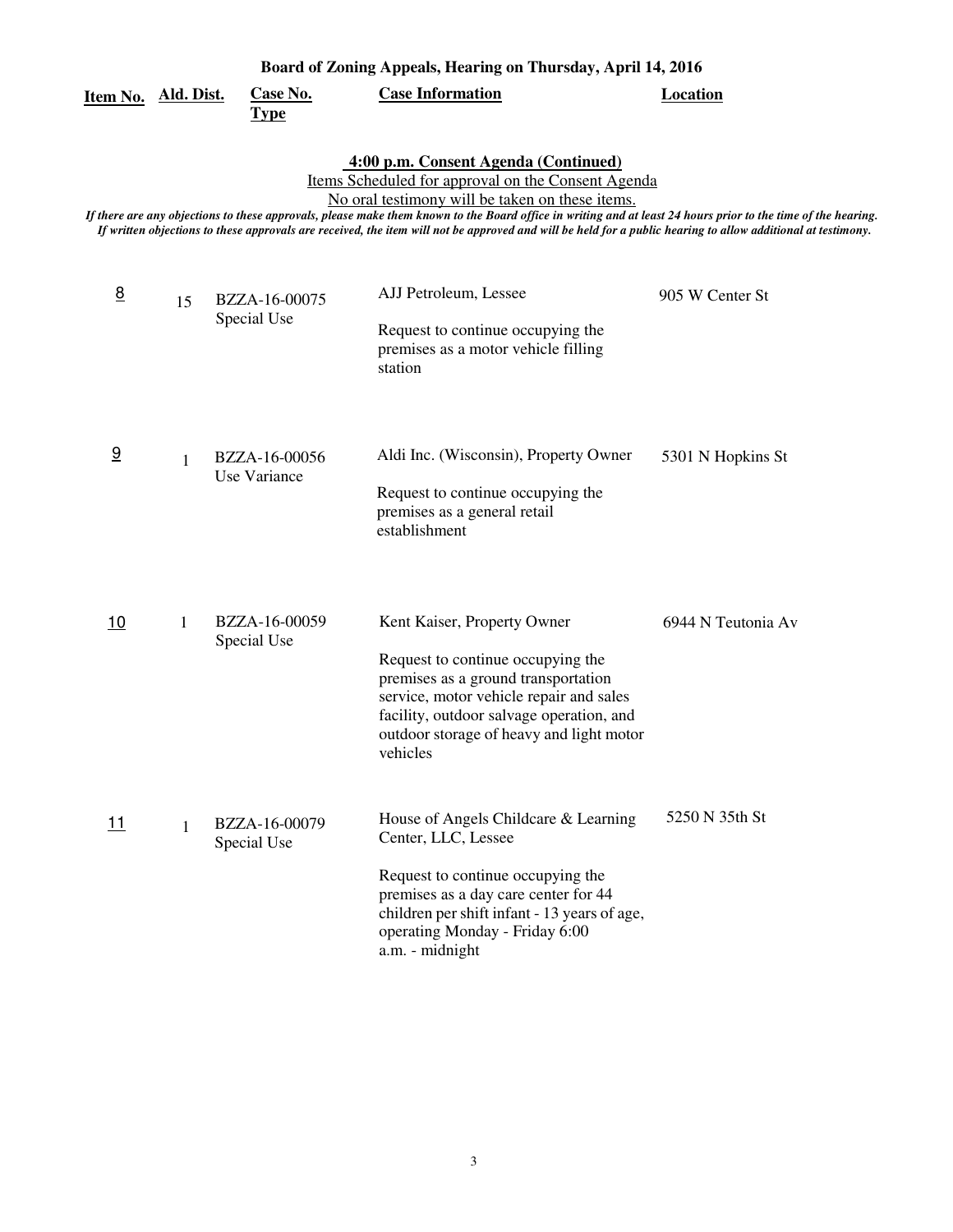| Board of Zoning Appeals, Hearing on Thursday, April 14, 2016 |                |                                              |                                                                                                                                                                                                                                                                                                                                                                                                                                                                                |                   |  |
|--------------------------------------------------------------|----------------|----------------------------------------------|--------------------------------------------------------------------------------------------------------------------------------------------------------------------------------------------------------------------------------------------------------------------------------------------------------------------------------------------------------------------------------------------------------------------------------------------------------------------------------|-------------------|--|
| Item No. Ald. Dist.                                          |                | <b>Case No.</b><br><u>Type</u>               | <b>Case Information</b>                                                                                                                                                                                                                                                                                                                                                                                                                                                        | <b>Location</b>   |  |
|                                                              |                |                                              | 4:00 p.m. Consent Agenda (Continued)<br>Items Scheduled for approval on the Consent Agenda<br>No oral testimony will be taken on these items.<br>If there are any objections to these approvals, please make them known to the Board office in writing and at least 24 hours prior to the time of the hearing.<br>If written objections to these approvals are received, the item will not be approved and will be held for a public hearing to allow additional at testimony. |                   |  |
| <u> 12</u>                                                   | 1              | BZZA-16-00091<br>Special Use                 | Kids R Kreative, Lessee<br>Request to continue occupying the<br>premises as a day care center for 35 per<br>shift infant - 12 years of age, operating<br>Monday - Saturday 6:00 a.m. - midnight                                                                                                                                                                                                                                                                                | 5219 W Villard Av |  |
| <u>13</u>                                                    | $\overline{2}$ | BZZA-16-00055<br><b>Dimensional Variance</b> | Teen Challenge Wisconsin, Property<br>Owner<br>Request to construct a building that<br>exceeds the maximum allowed setback<br>(Required 15 ft. / Proposed 137 ft.)                                                                                                                                                                                                                                                                                                             | 5333 N 91st St    |  |
| <u> 14</u>                                                   | 3              | BZZA-16-00081<br><b>Dimensional Variance</b> | Benny Germanski, Property Owner<br>Request to occupy the premises as a<br>two-family dwelling that does not meet<br>the minimum required lot area per<br>dwelling unit (required 2,400 sq.ft. /<br>proposed 1,800 sq.ft.)                                                                                                                                                                                                                                                      | 3321 N Oakland Av |  |
| 15                                                           | 5              | BZZA-16-00089<br>Use Variance                | William Stevens, Lessee<br>Request to occupy a portion of the<br>premises as a contractor's shop and<br>contractor's yard                                                                                                                                                                                                                                                                                                                                                      | 7007 N 115th St   |  |
| <u> 16</u>                                                   | 5              | BZZA-16-00094<br>Use Variance                | Three Sisters Landscaping, Lessee<br>Request to occupy a portion of the<br>premises as a contractor's shop                                                                                                                                                                                                                                                                                                                                                                     | 7007 N 115th St   |  |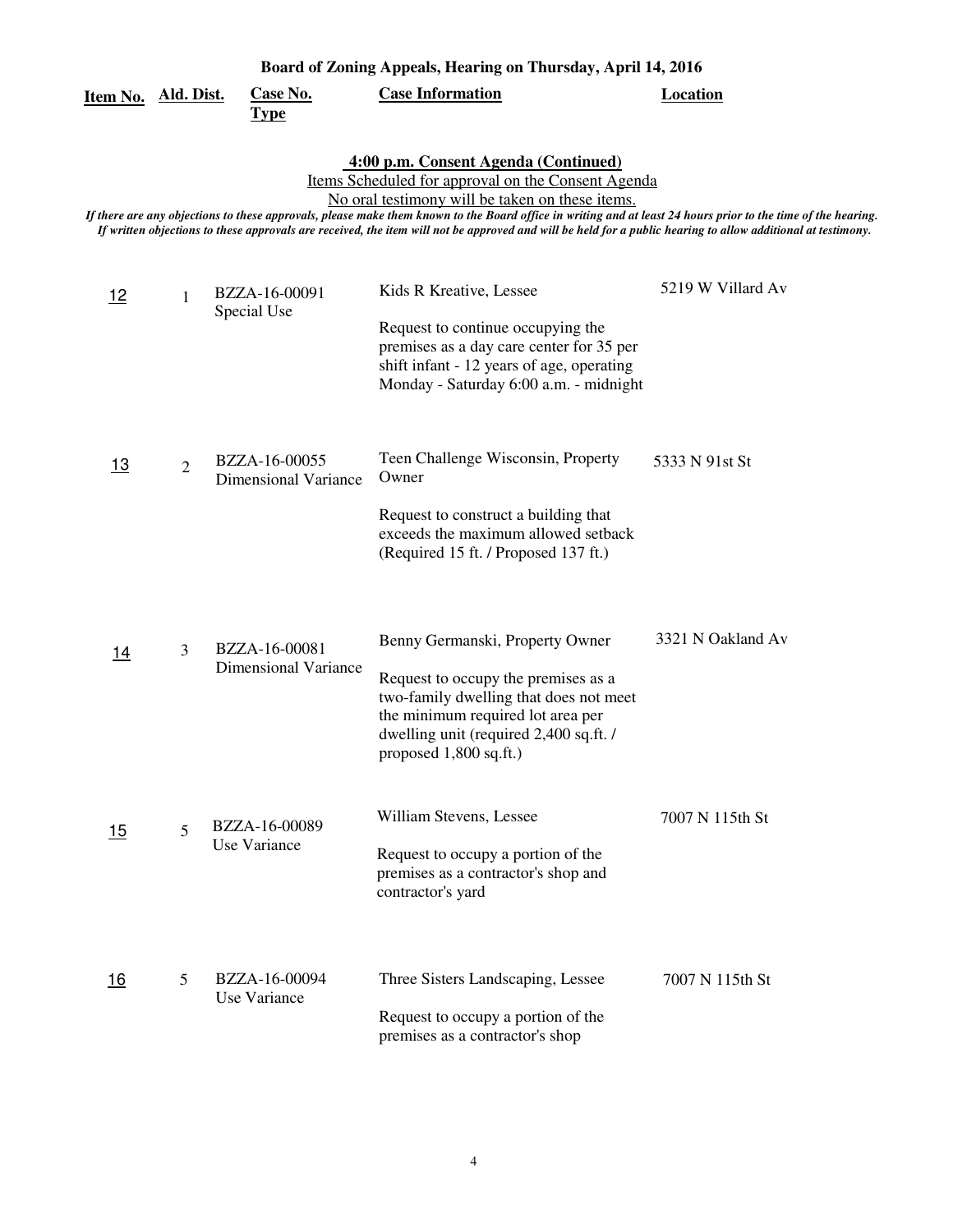| Board of Zoning Appeals, Hearing on Thursday, April 14, 2016 |   |                                  |                                                                                                                                                                                                                                                                                                                                                                                                                                                                                |                    |  |
|--------------------------------------------------------------|---|----------------------------------|--------------------------------------------------------------------------------------------------------------------------------------------------------------------------------------------------------------------------------------------------------------------------------------------------------------------------------------------------------------------------------------------------------------------------------------------------------------------------------|--------------------|--|
| <u>Item No. Ald. Dist.</u>                                   |   | <b>Case No.</b><br><u>Type</u>   | <b>Case Information</b>                                                                                                                                                                                                                                                                                                                                                                                                                                                        | <b>Location</b>    |  |
|                                                              |   |                                  | 4:00 p.m. Consent Agenda (Continued)<br>Items Scheduled for approval on the Consent Agenda<br>No oral testimony will be taken on these items.<br>If there are any objections to these approvals, please make them known to the Board office in writing and at least 24 hours prior to the time of the hearing.<br>If written objections to these approvals are received, the item will not be approved and will be held for a public hearing to allow additional at testimony. |                    |  |
| 17                                                           | 6 | BZZA-16-00028<br>Special Use     | Kal Service, Lessee<br>Request to continue occupying the<br>premises as a motor vehicle filling<br>station                                                                                                                                                                                                                                                                                                                                                                     | 232 W Locust St    |  |
| <u>18</u>                                                    | 6 | BZZA-16-00082<br>Special Use     | Jerome Johnson, Property Owner<br>Request to continue occupying the<br>premises as a motor vehicle repair<br>facility                                                                                                                                                                                                                                                                                                                                                          | 3607 N Richards St |  |
| 19                                                           | 7 | BZZA-16-00080<br>Special Use     | Keith Newson, Property Owner<br>Request to continue occupying the<br>premises as a religious assembly hall                                                                                                                                                                                                                                                                                                                                                                     | 4206 W Capitol Dr  |  |
| 20                                                           | 7 | BZZA-16-00104<br>Special Use     | Steven and Susie Anders, Property<br>Owner<br>Request to continue occupying the<br>premises as a group home for 8<br>occupants                                                                                                                                                                                                                                                                                                                                                 | 3359 N 25th St     |  |
| 21                                                           | 8 | BZZA-15-0034203-H<br>Special Use | Mandeep Dhawan, Property Owner<br>Request to add outdoor storage to the<br>Board-approved motor vehicle filling<br>station and car wash                                                                                                                                                                                                                                                                                                                                        | 3510 W Lincoln Av  |  |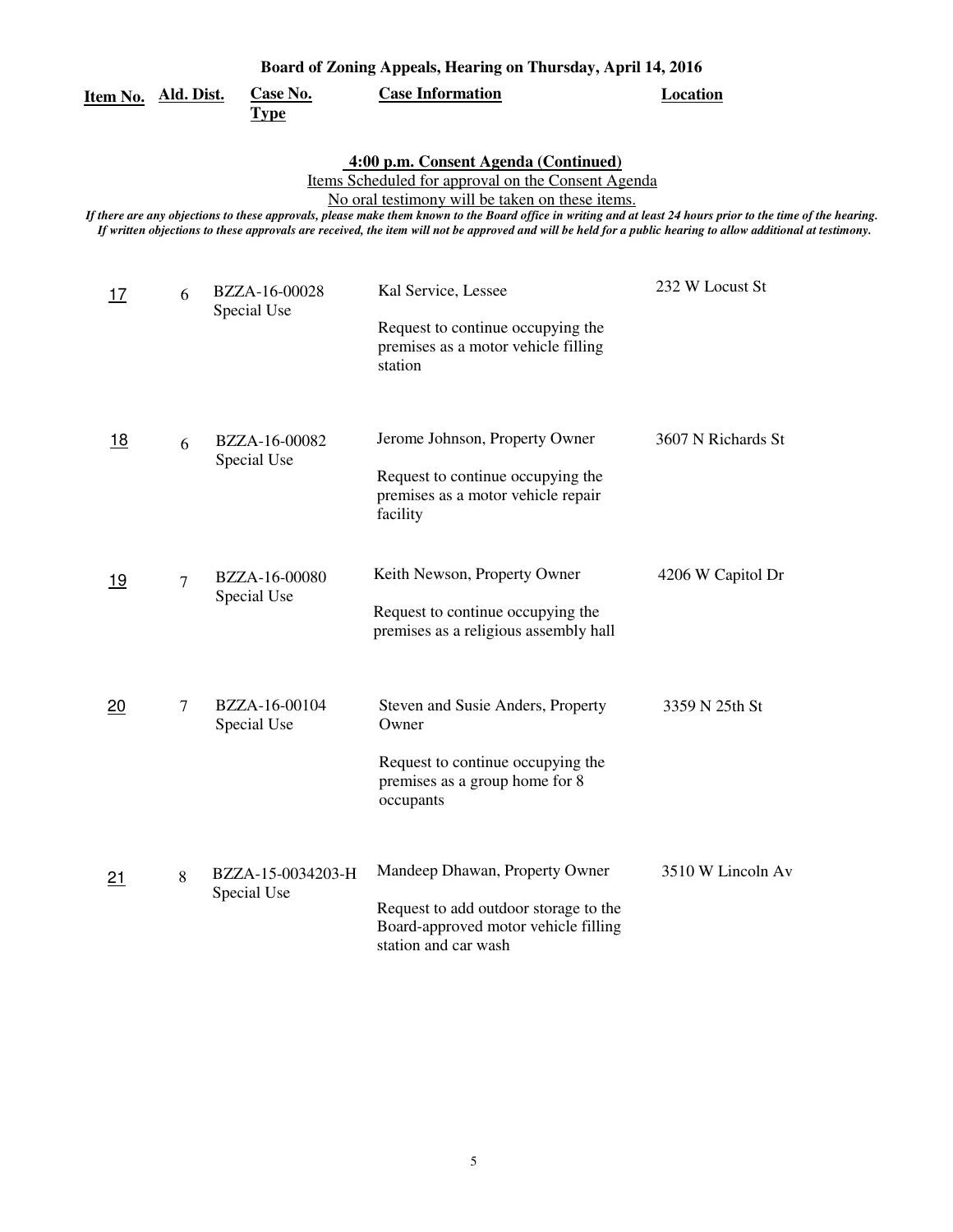|                     | Board of Zoning Appeals, Hearing on Thursday, April 14, 2016 |                                              |                                                                                                                                                                                                                                                                                                                                                                                                                                                                                |                     |  |  |
|---------------------|--------------------------------------------------------------|----------------------------------------------|--------------------------------------------------------------------------------------------------------------------------------------------------------------------------------------------------------------------------------------------------------------------------------------------------------------------------------------------------------------------------------------------------------------------------------------------------------------------------------|---------------------|--|--|
| Item No. Ald. Dist. |                                                              | <b>Case No.</b><br><b>Type</b>               | <b>Case Information</b>                                                                                                                                                                                                                                                                                                                                                                                                                                                        | <b>Location</b>     |  |  |
|                     |                                                              |                                              | 4:00 p.m. Consent Agenda (Continued)<br>Items Scheduled for approval on the Consent Agenda<br>No oral testimony will be taken on these items.<br>If there are any objections to these approvals, please make them known to the Board office in writing and at least 24 hours prior to the time of the hearing.<br>If written objections to these approvals are received, the item will not be approved and will be held for a public hearing to allow additional at testimony. |                     |  |  |
| 22                  | 9                                                            | BZZA-16-00027<br>Special Use                 | Granville Preparatory Academy, Lessee<br>Request to continue occupying the<br>premises as a day care center for 36<br>children per shift infant - 12 years of age,<br>operating Monday - Friday 5:00<br>a.m. - 9:00 p.m. and Saturday 6:00<br>$a.m. - 6:00 p.m.$                                                                                                                                                                                                               | 8225 N 107th St     |  |  |
| 23                  | 9                                                            | BZZA-16-00098<br>Special Use                 | Falling Into Loving Arms Childcare &<br>Preschool LLC, Lessee<br>Request to increase the hours of<br>operation from Monday - Saturday 5:30<br>a.m. - midnight to Monday - Sunday<br>5:30 a.m. - 1:00 a.m. for the<br>Board-approved day care center for 115<br>children per shift infant - 13 years of age<br>(this is a new operator)                                                                                                                                         | 7945 N 76th St      |  |  |
| $\overline{24}$     |                                                              | 10 BZZA-15-0034166-H<br>Special Use          | Redeeming Faith Ministries, Lessee<br>Request to occupy a portion of the<br>premises as a religious assembly hall                                                                                                                                                                                                                                                                                                                                                              | 6729 W Capitol Dr   |  |  |
| 25                  | 10                                                           | BZZA-16-00046<br><b>Dimensional Variance</b> | WRTP/Big Step, Property Owner<br>Request to erect an off-premise sign that<br>does not meet the minimum distance<br>between any two ground or roof signs<br>(required 500 ft. / proposed 120 ft.)                                                                                                                                                                                                                                                                              | 3841 W Wisconsin Av |  |  |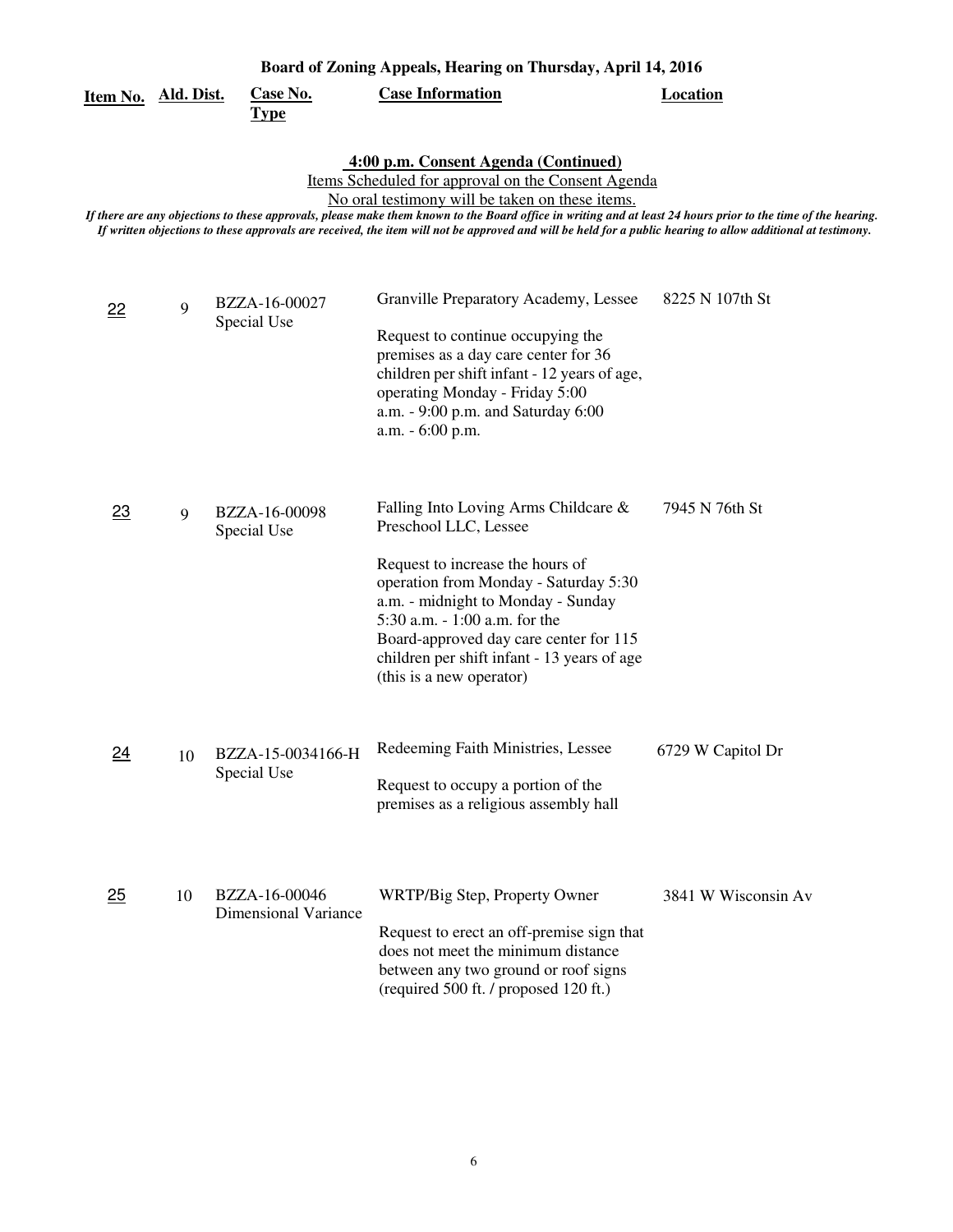|                     | Board of Zoning Appeals, Hearing on Thursday, April 14, 2016 |                                              |                                                                                                                                                                                                                                                                                                                                                                                                                                                                                |                         |  |  |
|---------------------|--------------------------------------------------------------|----------------------------------------------|--------------------------------------------------------------------------------------------------------------------------------------------------------------------------------------------------------------------------------------------------------------------------------------------------------------------------------------------------------------------------------------------------------------------------------------------------------------------------------|-------------------------|--|--|
| Item No. Ald. Dist. |                                                              | <b>Case No.</b><br><b>Type</b>               | <b>Case Information</b>                                                                                                                                                                                                                                                                                                                                                                                                                                                        | <b>Location</b>         |  |  |
|                     |                                                              |                                              | 4:00 p.m. Consent Agenda (Continued)<br>Items Scheduled for approval on the Consent Agenda<br>No oral testimony will be taken on these items.<br>If there are any objections to these approvals, please make them known to the Board office in writing and at least 24 hours prior to the time of the hearing.<br>If written objections to these approvals are received, the item will not be approved and will be held for a public hearing to allow additional at testimony. |                         |  |  |
| $\overline{26}$     | 10                                                           | BZZA-16-00072<br><b>Dimensional Variance</b> | Wyeast Pizza LLC, Property Owner<br>Request to occupy a portion of the<br>premises as a parking lot that does not<br>meet the minimum required landscaping                                                                                                                                                                                                                                                                                                                     | 5601 W Vliet St         |  |  |
| 27                  | 10                                                           | BZZA-16-00088<br>Special Use                 | Upper Iowa University, Lessee<br>Request to continue occupying a portion<br>of the premises as a college                                                                                                                                                                                                                                                                                                                                                                       | 620 S 76th St           |  |  |
| <u>28</u>           | 11                                                           | BZZA-16-00052<br>Special Use                 | First Church of Christ, Scientist,<br>Property Owner<br>Request to continue occupying the<br>premises as a religious assembly hall                                                                                                                                                                                                                                                                                                                                             | 6611 W Oklahoma Av      |  |  |
| 29                  | 12                                                           | BZZA-16-00053<br>Use Variance                | MG Multiservicios Milwaukee Corp.,<br>Lessee<br>Request to occupy a portion of the<br>premises as a currency exchange                                                                                                                                                                                                                                                                                                                                                          | 925 S Cesar E Chavez Dr |  |  |
| $\overline{30}$     | 12                                                           | BZZA-16-00066<br>Special Use                 | MD Property Management, Property<br>Owner<br>Request to continue occupying the<br>premises as a principal use parking lot                                                                                                                                                                                                                                                                                                                                                      | 1325 S 15th Pl          |  |  |
| <u>31</u>           | 12                                                           | BZZA-16-00067<br>Special Use                 | Vine Property LLC, Property Owner<br>Request to continue occupying the<br>premises as a motor vehicle sales and<br>repair facility and body shop                                                                                                                                                                                                                                                                                                                               | 1538 W National Av      |  |  |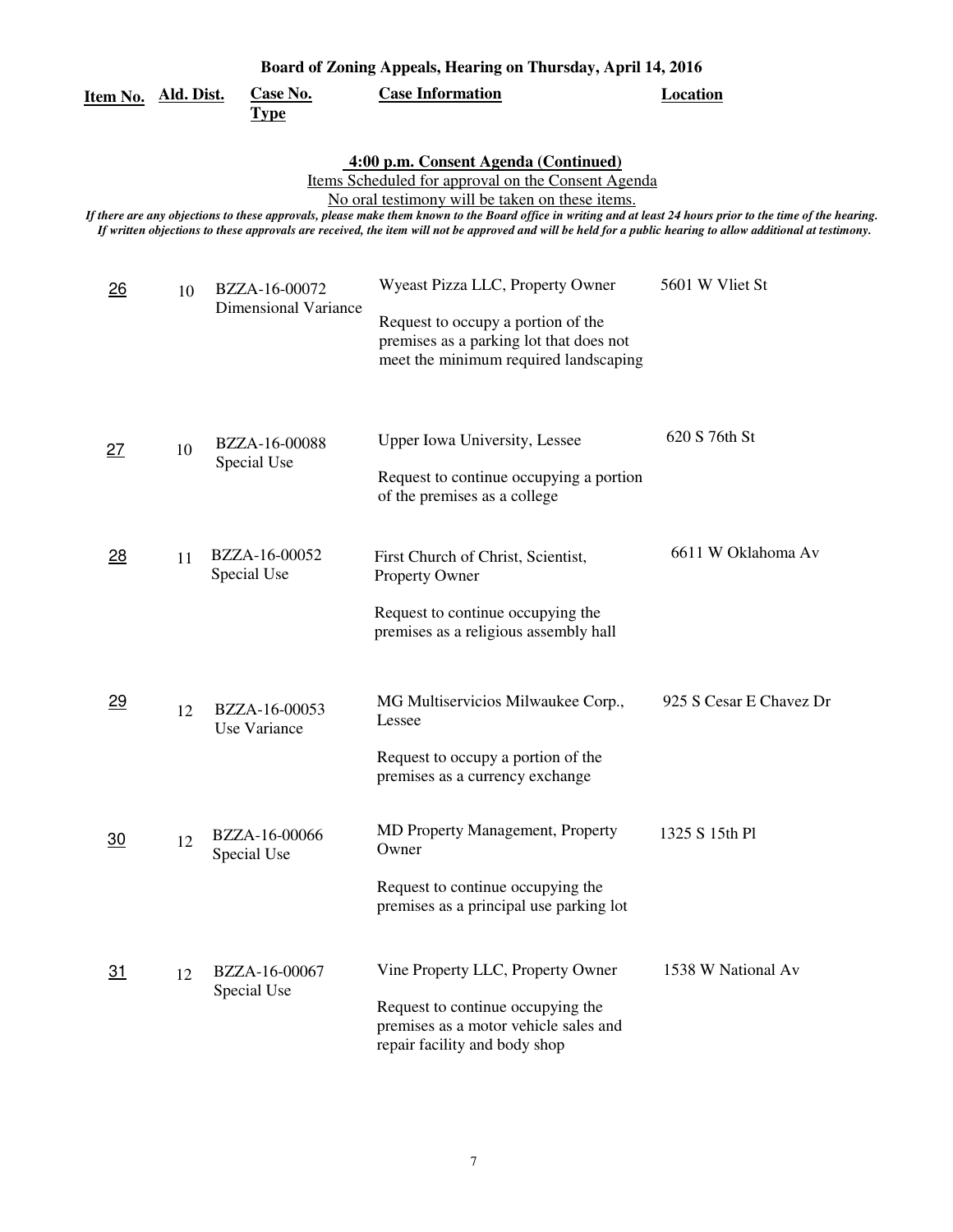| Board of Zoning Appeals, Hearing on Thursday, April 14, 2016 |                                                                                                                                                                                                                                                                                                                                                                                                                                                                                |                               |                                                                                                                                                                          |                          |  |  |  |
|--------------------------------------------------------------|--------------------------------------------------------------------------------------------------------------------------------------------------------------------------------------------------------------------------------------------------------------------------------------------------------------------------------------------------------------------------------------------------------------------------------------------------------------------------------|-------------------------------|--------------------------------------------------------------------------------------------------------------------------------------------------------------------------|--------------------------|--|--|--|
| Item No. Ald. Dist.                                          |                                                                                                                                                                                                                                                                                                                                                                                                                                                                                | Case No.<br><b>Type</b>       | <b>Case Information</b>                                                                                                                                                  | <b>Location</b>          |  |  |  |
|                                                              | 4:00 p.m. Consent Agenda (Continued)<br>Items Scheduled for approval on the Consent Agenda<br>No oral testimony will be taken on these items.<br>If there are any objections to these approvals, please make them known to the Board office in writing and at least 24 hours prior to the time of the hearing.<br>If written objections to these approvals are received, the item will not be approved and will be held for a public hearing to allow additional at testimony. |                               |                                                                                                                                                                          |                          |  |  |  |
| 32                                                           | 12                                                                                                                                                                                                                                                                                                                                                                                                                                                                             | BZZA-16-00077<br>Special Use  | The Universal Church, Lessee<br>Request to occupy the premises as a<br>religious assembly hall                                                                           | 1215 S Cesar E Chavez Dr |  |  |  |
| 33                                                           | 12                                                                                                                                                                                                                                                                                                                                                                                                                                                                             | BZZA-16-00078<br>Special Use  | Anthony Lacroix, Property Owner<br>Request to continue occupying the<br>premises as a motor vehicle sales facility                                                       | 620 S 6th St             |  |  |  |
| $\overline{34}$                                              | 12                                                                                                                                                                                                                                                                                                                                                                                                                                                                             | BZZA-16-00103<br>Use Variance | Elizabeth Cruz, Lessee<br>Request to occupy a portion of the<br>premises as a currency exchange,<br>payday loan, or title loan agency                                    | 1235 S Cesar E Chavez Dr |  |  |  |
|                                                              |                                                                                                                                                                                                                                                                                                                                                                                                                                                                                |                               | 4:00 p.m. Administrative Review<br>Items Scheduled for consideration and action by the Board in Administrative Review<br>No oral testimony will be taken on these items. |                          |  |  |  |

| 15 | BZZA-16-00121 | Advances Waste Services, Lessee      | 4212 W Highland Bl |
|----|---------------|--------------------------------------|--------------------|
|    | Special Use   |                                      |                    |
|    |               | Request for rehearing of case #34105 |                    |

<u>35</u>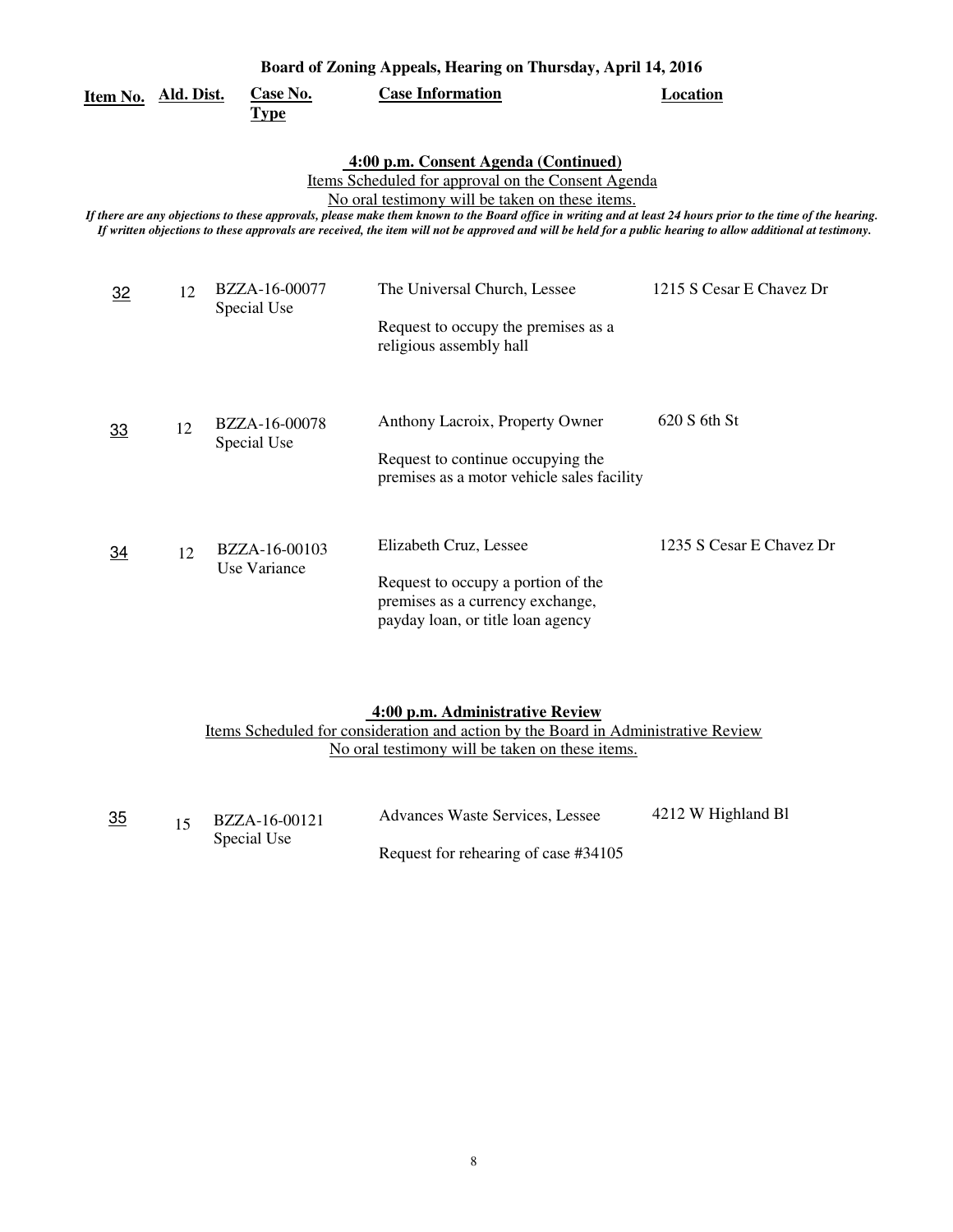| Board of Zoning Appeals, Hearing on Thursday, April 14, 2016 |                   |                                              |                                                                                                                                                                                                                                                                   |                    |  |
|--------------------------------------------------------------|-------------------|----------------------------------------------|-------------------------------------------------------------------------------------------------------------------------------------------------------------------------------------------------------------------------------------------------------------------|--------------------|--|
| Item No.                                                     | <u>Ald. Dist.</u> | <b>Case No.</b><br><b>Type</b>               | <b>Case Information</b>                                                                                                                                                                                                                                           | <b>Location</b>    |  |
|                                                              |                   |                                              | 4:00 p.m. Public Hearings<br>Please note that each item scheduled for a public hearing has been scheduled for approximately five to ten minutes.<br>If an item takes longer than its allotted time, the item may be adjourned to the next available hearing date. |                    |  |
| 36                                                           | 13                | BZZA-15-0034151-H<br>Special Use             | Four Keys, LLC d/b/a Rosen Nissan,<br>Lessee<br>Request to add outdoor motor vehicle<br>storage to the Board approved motor<br>vehicle sales facility                                                                                                             | 5572 S 27th St     |  |
| $\overline{37}$                                              | 14                | BZZA-16-00062<br><b>Dimensional Variance</b> | Jeanette Barquet, Property Owner<br>Request to allow window signs that<br>cover more than the allowed area<br>(Allowed 25% / Proposed 100%)                                                                                                                       | 1202 W Oklahoma Av |  |
| $\overline{38}$                                              | 14                | BZZA-16-00063<br><b>Dimensional Variance</b> | Jeanette Barquet, Property Owner<br>Request to allow window signs that<br>cover more than the allowed area<br>(Allowed 25% / Proposed 100%)                                                                                                                       | 3001 S 13th St     |  |
| <u>39</u>                                                    | 15                | BZZA-15-0034095-H<br>Special Use             | Natasha Ragsdale, Lessee<br>Request to occupy a portion of the<br>premises as a day care center for 37<br>children per shift infant - 12 years of age,<br>operating Monday - Friday 6:00<br>a.m. - 11:30 p.m.                                                     | 4701 W Lisbon Av   |  |
| <u>40</u>                                                    | 15                | BZZA-15-0033764-H<br>Use Variance            | Kerry's Cycle LLC Andy Song, Lessee<br>Request to occupy the premises as an<br>outdoor storage facility and to allow a<br>barbed-wire fence                                                                                                                       | 926 N 37th St      |  |
| 41                                                           | 1                 | BZZA-15-0034096-H<br>Special Use             | Zollie Sanford, Lessee<br>Request to occupy the premises as a car<br>wash                                                                                                                                                                                         | 3101 W Cameron Av  |  |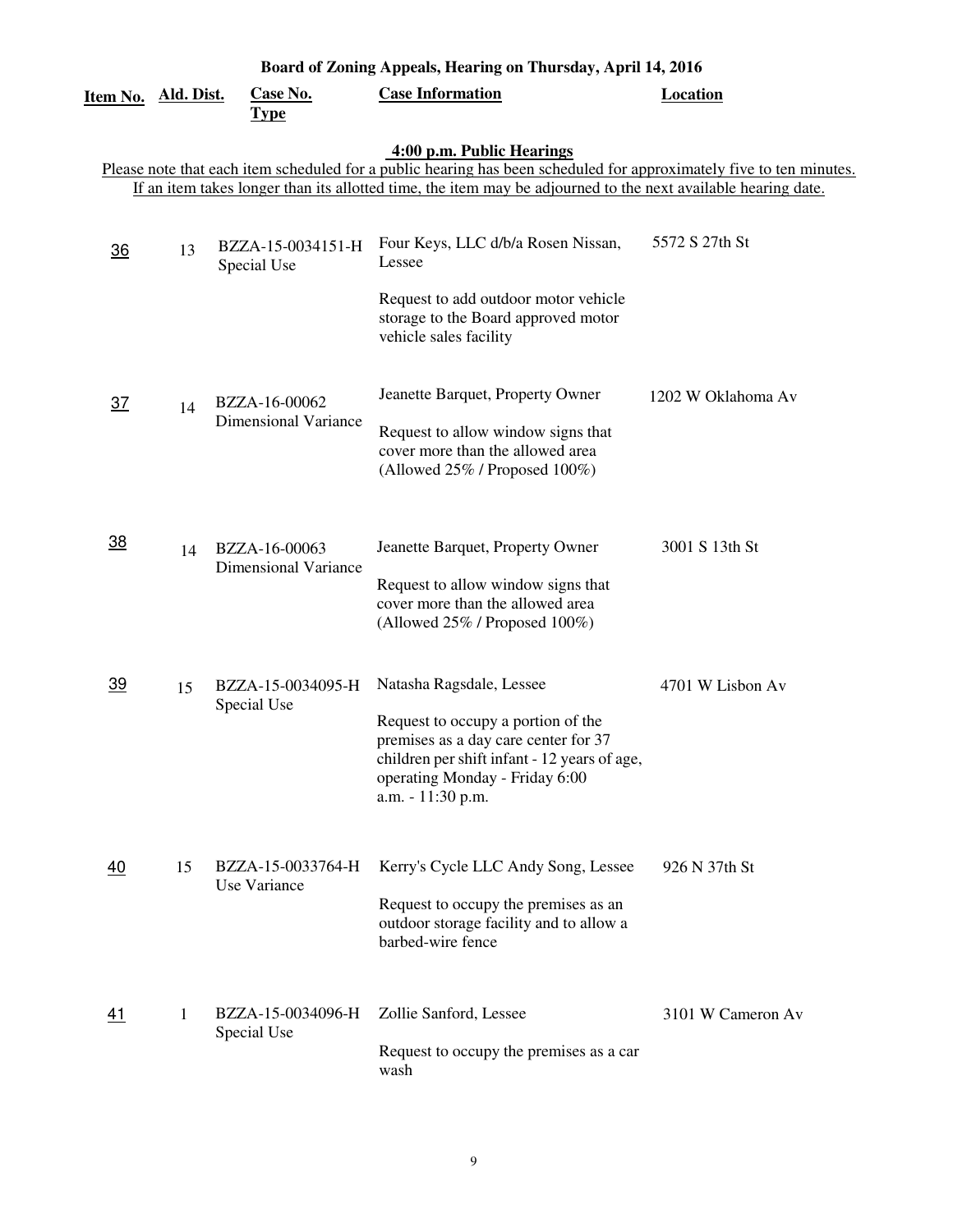|                            |                |                                  | Board of Zoning Appeals, Hearing on Thursday, April 14, 2016                                                                                                                                                                                                                                            |                    |
|----------------------------|----------------|----------------------------------|---------------------------------------------------------------------------------------------------------------------------------------------------------------------------------------------------------------------------------------------------------------------------------------------------------|--------------------|
| <u>Item No. Ald. Dist.</u> |                | <b>Case No.</b><br><b>Type</b>   | <b>Case Information</b>                                                                                                                                                                                                                                                                                 | Location           |
|                            |                |                                  | 4:00 p.m. Public Hearings (Continued)<br>Please note that each item scheduled for a public hearing has been scheduled for approximately five to ten minutes.<br>If an item takes longer than its allotted time, the item may be adjourned to the next available hearing date.                           |                    |
| 42                         | $\mathbf{1}$   | BZZA-15-0034115-H<br>Special Use | Eric Broxton, Lessee<br>Request to occupy the premises as a<br>motor vehicle repair facility                                                                                                                                                                                                            | 4957 N Teutonia Av |
| 43                         | $\mathbf{1}$   | BZZA-16-00065<br>Special Use     | Grateful Girls, Inc., Lessee<br>Request to occupy the premises as a<br>group home for 8 occupants                                                                                                                                                                                                       | 5026 N 19th Pl     |
|                            |                |                                  | 5:00 p.m. Public Hearings<br>Please note that each item scheduled for a public hearing has been scheduled for approximately five to ten minutes.<br>If an item takes longer than its allotted time, the item may be adjourned to the next available hearing date.                                       |                    |
| 44                         | $\overline{4}$ | BZZA-16-00092<br>Use Variance    | Vikramjit Dhillon, Lessee<br>Request to occupy a portion of the<br>premises as an animal clinic                                                                                                                                                                                                         | 931 E Ogden Av     |
| 45                         | 6              | BZZA-16-00039<br>Special Use     | Tamira Collins, Lessee<br>Request to increase the number of<br>children from 82 to 200 per shift, and<br>increase the hours of operation from<br>Monday - Saturday 5:30 a.m. - midnight<br>to Monday - Sunday 5:00<br>a.m. - midnight and to continue<br>occupying the premises as a day care<br>center | 531 E Burleigh St  |
| 46                         | 6              | BZZA-16-00073<br>Use Variance    | All Faith Solid Foundation Institution,<br>Lessee<br>Request to occupy the premises as a<br>religious assembly hall                                                                                                                                                                                     | 4127 N Richards St |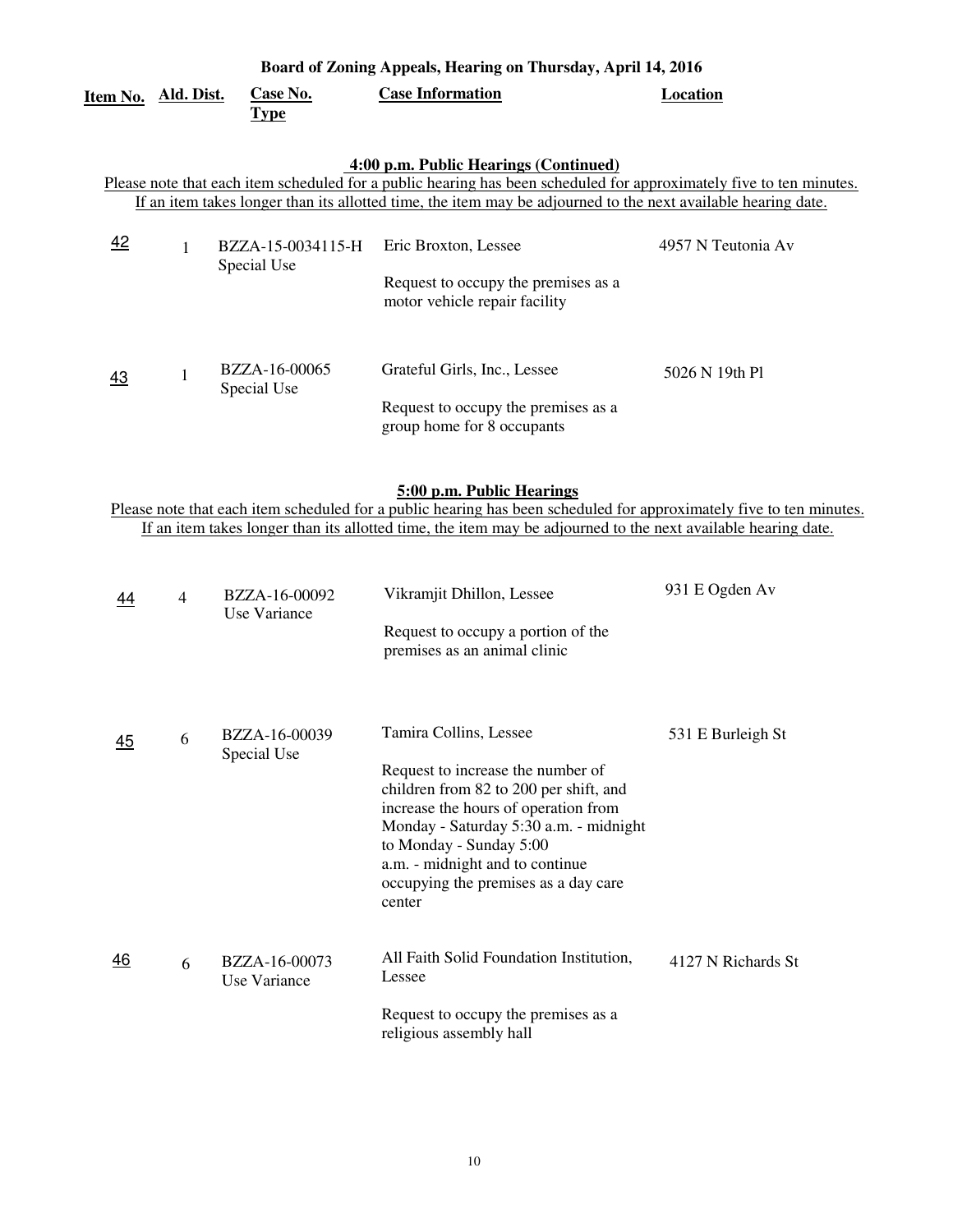| Item No.                                                                                                                                                                                                                                                                      | Ald. Dist.     | Case No.<br><b>Type</b>           | <b>Case Information</b>                                                                                                                                                                                                                                                                     | Location           |  |  |
|-------------------------------------------------------------------------------------------------------------------------------------------------------------------------------------------------------------------------------------------------------------------------------|----------------|-----------------------------------|---------------------------------------------------------------------------------------------------------------------------------------------------------------------------------------------------------------------------------------------------------------------------------------------|--------------------|--|--|
| 5:00 p.m. Public Hearings (Continued)<br>Please note that each item scheduled for a public hearing has been scheduled for approximately five to ten minutes.<br>If an item takes longer than its allotted time, the item may be adjourned to the next available hearing date. |                |                                   |                                                                                                                                                                                                                                                                                             |                    |  |  |
| <u>47</u>                                                                                                                                                                                                                                                                     | $\overline{7}$ | BZZA-15-0033779-H<br>Use Variance | Unity Missionary Baptist Church<br>Nathaniel Johnson, Property Owner<br>Request to continue occupying the<br>premises as a principal use parking lot                                                                                                                                        | 3257 N 39th St     |  |  |
| <u>48</u>                                                                                                                                                                                                                                                                     | 8              | BZZA-16-00012<br>Special Use      | Hassan Saleh, Lessee<br>Request to continue occupying the<br>premises as a motor vehicle sales and<br>repair facility                                                                                                                                                                       | 2007 W National Av |  |  |
| 49                                                                                                                                                                                                                                                                            | 8              | BZZA-16-00014<br>Use Variance     | TransCenter for Youth, Inc., Property<br>Owner<br>Request to increase the number of<br>children from 100 to 120 and increase<br>the hours of operation from 8:00<br>a.m. - 4:00 p.m. Monday - Friday to 8:00<br>a.m. - 8:00 p.m. Monday - Sunday for<br>the Board-approved secondary school | 3628 W Pierce St   |  |  |

#### **6:00 p.m. Public Hearings**

Please note that each item scheduled for a public hearing has been scheduled for approximately five to ten minutes. If an item takes longer than its allotted time, the item may be adjourned to the next available hearing date.

| 50 | BZZA-16-00071<br>Dimensional Variance | John Amato Hyundai, Lessee                                                                                        | 8301 N 76th St |
|----|---------------------------------------|-------------------------------------------------------------------------------------------------------------------|----------------|
|    |                                       | Request to erect a sign that exceeds the<br>maximum allowed height (allowed 14 ft.<br>/ proposed 29 ft. $10$ in.) |                |